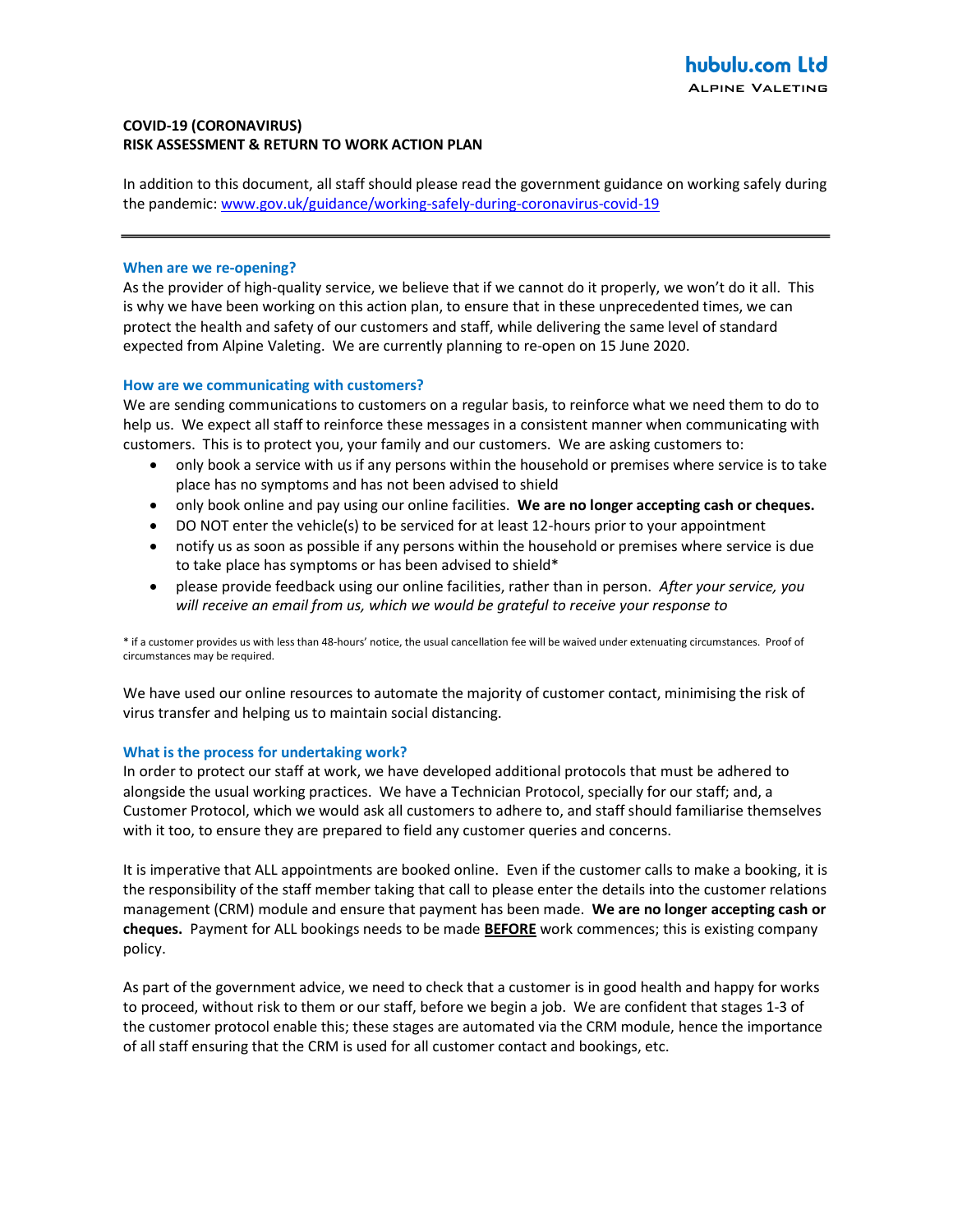## CUSTOMER PROTOCOL

| A. Booking                 | We are actively encouraging all customers to please book online. This<br>greatly reduces the risk posed by Covid-19, by reducing physical contact. |
|----------------------------|----------------------------------------------------------------------------------------------------------------------------------------------------|
|                            |                                                                                                                                                    |
|                            | There is a disclaimer at point of booking, for customers to confirm that "no                                                                       |
|                            | persons within the household where service is to take place has symptoms                                                                           |
|                            | or has been advised to shield". Customers are unable to complete the                                                                               |
|                            | booking process if they do not tick the box.                                                                                                       |
| <b>B. Confirmation</b>     | Customer receives an email to confirm their booking. As well as providing                                                                          |
|                            | details about the date/time and service, there is now an additional request                                                                        |
|                            | for the customer to please notify us as soon as possible if any persons                                                                            |
|                            | within the household or premises where service is due to take place has                                                                            |
|                            | symptoms of Covid-19 (Coronavirus) or has been advised to shield.                                                                                  |
| C. 24-hours before service | Customer receives an email to remind them of their booking date/time, as                                                                           |
|                            | well as a reminder to please notify us if any persons within the household                                                                         |
|                            | or premises where service is due to take place has symptoms of Covid-19                                                                            |
|                            | (Coronavirus) or has been advised to shield. The email also asks the                                                                               |
|                            | customer to help us to maintain social distancing by not directly handing                                                                          |
|                            | the key to the vehicle to our technician. Customers are advised that they                                                                          |
|                            | may choose to leave the key in a safe location ahead of our arrival. If a                                                                          |
|                            | customer chooses to do this, they are asked to please notify our technician                                                                        |
|                            | of the key's location on arrival, or via SMS or email.                                                                                             |
| D. Pre-service             | Our Technician may call the customer approximately 10-minutes prior to                                                                             |
|                            | the appointment time to notify them of their arrival, enabling the                                                                                 |
|                            |                                                                                                                                                    |
|                            | customer to make arrangements to sanitise their vehicle key and have it                                                                            |
|                            | ready for our Technician to collect.                                                                                                               |
|                            |                                                                                                                                                    |
| E. Service                 | We are asking all staff and customers to please maintain social distancing                                                                         |
|                            | at all times while we undertake works. This is keeping a minimum of 2-                                                                             |
|                            | metres apart from all other persons.                                                                                                               |
|                            |                                                                                                                                                    |
|                            | Our technicians are provided with personal protective equipment (PPE)                                                                              |
|                            | and they should wear this throughout the duration of the appointment,                                                                              |
|                            | unless they are on an authorised break (please refer to section E of the                                                                           |
|                            | Technician Protocol).                                                                                                                              |
|                            |                                                                                                                                                    |
|                            | On arrival, our technician will knock on the door to let the customer know                                                                         |
|                            | we have arrived. The technician will then step back at least 2m from the                                                                           |
|                            | threshold to ask for the key to the vehicle. While remaining 2-metres                                                                              |
|                            | apart, customers should please discuss with our technician and agree on                                                                            |
|                            | how their vehicle key will be returned at the end of the job. We will also                                                                         |
|                            | ask the customer to please respond to the 'Key Return' email before the                                                                            |
|                            | technician leaves site.                                                                                                                            |
|                            |                                                                                                                                                    |
|                            | The customer should NOT pass the key to the vehicle directly to our                                                                                |
|                            | technician. The customer may throw or slide the key; or, they may place                                                                            |
|                            | the key in a safe location for the technician to retrieve.                                                                                         |
|                            |                                                                                                                                                    |
|                            | Please do not try to call our technician's mobile device while they are                                                                            |
|                            | performing service. As per section D of the Technician's Protocol, staff are                                                                       |
|                            | not currently allowed to answer calls while working.                                                                                               |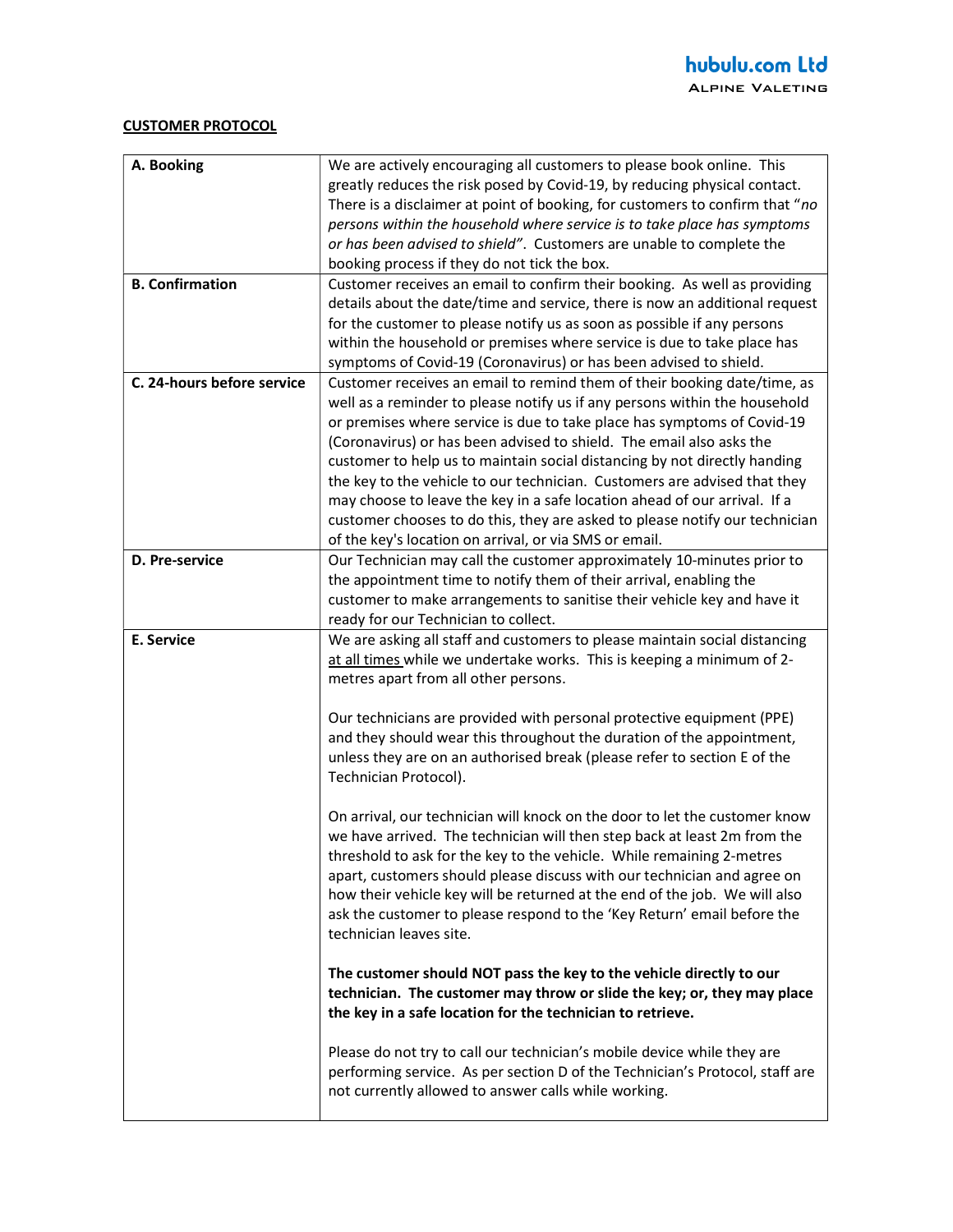|                        | Please DO NOT offer refreshments, etc. to our technicians. While this<br>gesture is appreciated, we are asking all staff to politely decline such<br>offers. All staff are asked to please provide and carry their own<br>refreshments in their service vehicles.<br>We are asking all staff to NOT enter the customer's home unless there are<br>extenuating circumstances and the customer is happy for them to do so. If<br>our technician does have to enter your home, please maintain social<br>distancing at all times.                                                                                                                                                                                                                                                                                                                             |
|------------------------|------------------------------------------------------------------------------------------------------------------------------------------------------------------------------------------------------------------------------------------------------------------------------------------------------------------------------------------------------------------------------------------------------------------------------------------------------------------------------------------------------------------------------------------------------------------------------------------------------------------------------------------------------------------------------------------------------------------------------------------------------------------------------------------------------------------------------------------------------------|
| <b>F. Post-service</b> | 1. Once our technician has completed the job to the required<br>specification, they will knock on the customer's front door to<br>advise them that work is complete<br>The technician will step back at least 2m from the threshhold to<br>2.<br>maintain social distancing<br>The key to the customer's vehicle will be sanitised and placed in a<br>3.<br>plastic pouch, which will be posted through the customer's<br>letterbox, or left in the location previously agreed with the<br>customer, as per item C5 in the Technician Protocol. Our<br>technician will NOT pass the key to the customer's vehicle<br>directly back to them.<br>4. Our technician will remind the customer to please respond to the<br>'Key Return' email before we leave the site. If the customer has<br>not received the email, please advise our Technician immediately |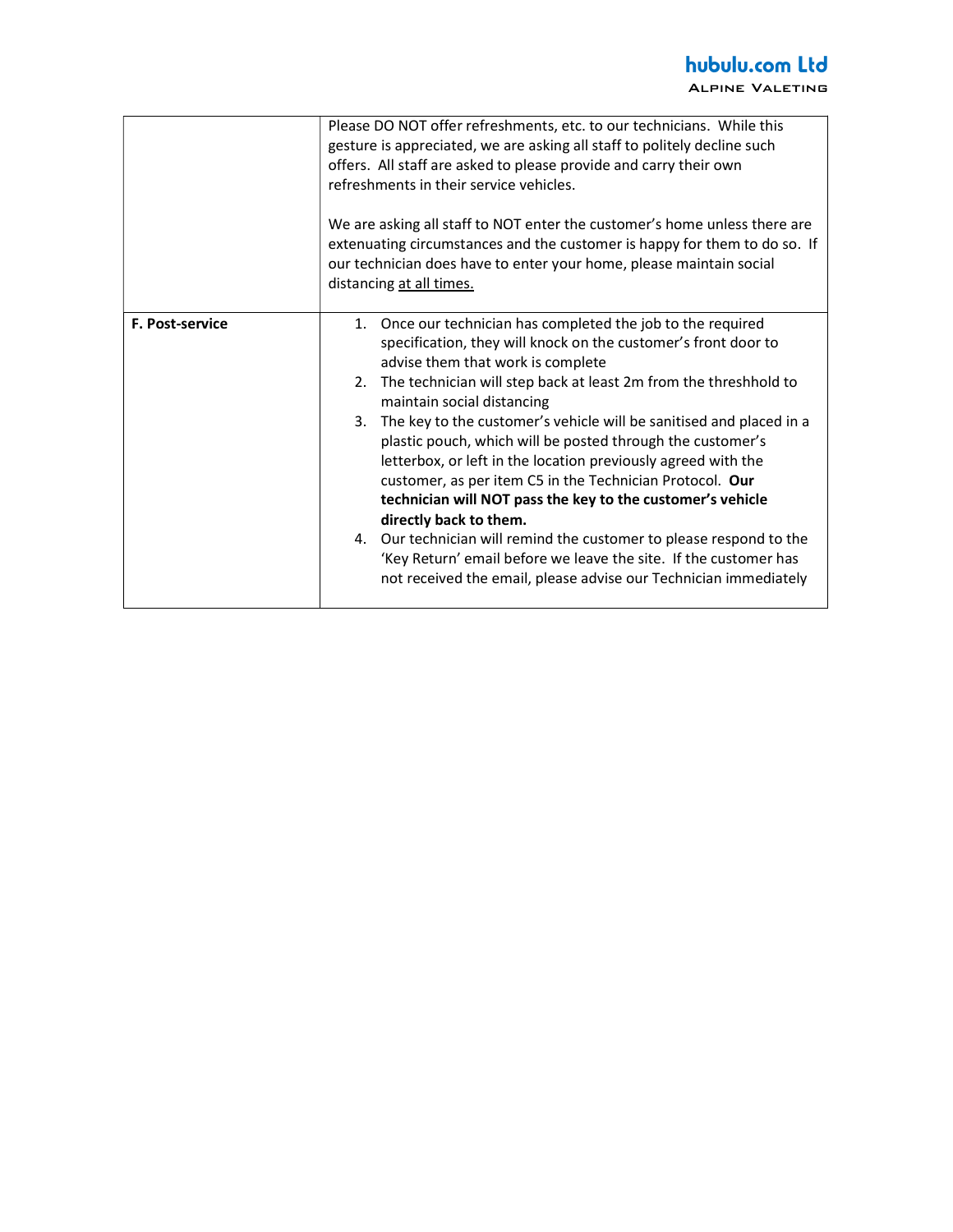# TECHNICIAN PROTOCOL

| A. Booking            | Please encourage all customers to book online. Where this is not possible<br>(in exceptional circumstances), please enter the booking details into the                                                                                                                                                                                                                                                                                                                  |
|-----------------------|-------------------------------------------------------------------------------------------------------------------------------------------------------------------------------------------------------------------------------------------------------------------------------------------------------------------------------------------------------------------------------------------------------------------------------------------------------------------------|
|                       | CRM module and ensure that payment has been made. Payment for ALL<br>bookings needs to be made <b>BEFORE</b> work commences.                                                                                                                                                                                                                                                                                                                                            |
| <b>B. Pre-service</b> | Provided the customer has not notified us that any persons within the<br>household, or premises where service is due to take place, has symptoms<br>of Covid-19 (Coronavirus) or has been advised to shield, you should arrive<br>to the appointment, as scheduled.<br>Please ensure you have all the necessary personal protective equipment<br>(PPE) in your service vehicle BEFORE you go to the job. Please contact<br>your Line manager immediately if you do not. |
|                       | Alpine Valeting is providing its staff with the following items of PPE, free of<br>charge. We expect all technicians to wear each PPE item for every job,<br>changing them as necessary; and, to apply new PPE for each<br>appointment:<br>medical grade latex gloves (we advise technicians to 'double-bag'<br>٠                                                                                                                                                       |
|                       | to reduce risk of infection through small tears and pinholes)<br>medical grade disposable face mask<br>3M 7202 face mask<br>$\bullet$                                                                                                                                                                                                                                                                                                                                   |
|                       | You may wish to call the customer approximately 10-minutes prior to the<br>appointment time to notify them of your arrival, so they can make<br>arrangements to sanitise their vehicle key and have it ready for you to<br>collect.                                                                                                                                                                                                                                     |
| C. Social distancing  | When you are at the job, please maintain social distancing at all times; this<br>is keeping a minimum of 2-metres apart from all other persons.<br>1. Apply PPE                                                                                                                                                                                                                                                                                                         |
|                       | 2. Knock on the door to let the customer know you have arrived                                                                                                                                                                                                                                                                                                                                                                                                          |
|                       | 3. Step back at least 2m from the customer's doorstep<br>4. Ask the customer to provide you the key to the vehicle, while<br>remaining 2-metres apart                                                                                                                                                                                                                                                                                                                   |
|                       | 5. Agree with the customer how the vehicle key will be returned to                                                                                                                                                                                                                                                                                                                                                                                                      |
|                       | them at the end of the job and ask them to please respond to the<br>'Key Return' email they will receive shortly                                                                                                                                                                                                                                                                                                                                                        |
|                       | The customer should NOT pass the key to the vehicle directly to you. The                                                                                                                                                                                                                                                                                                                                                                                                |
|                       | customer may throw or slide the key to you; or, they may have already<br>placed the key in a safe location for you to retrieve.                                                                                                                                                                                                                                                                                                                                         |
| D. Service            | Once you have the key to the vehicle, please remind the customer of the                                                                                                                                                                                                                                                                                                                                                                                                 |
|                       | need to maintain social distancing and advise them of the process for<br>returning the key to them (see section F below).                                                                                                                                                                                                                                                                                                                                               |
|                       | 1. Ensure your PPE is correctly in place                                                                                                                                                                                                                                                                                                                                                                                                                                |
|                       | 2. Utilising the necessary equipment and supplies from your service                                                                                                                                                                                                                                                                                                                                                                                                     |
|                       | vehicle, undertake the work to the required specification (please<br>refer to the Alpine Valeting Operations Manual for guidance)                                                                                                                                                                                                                                                                                                                                       |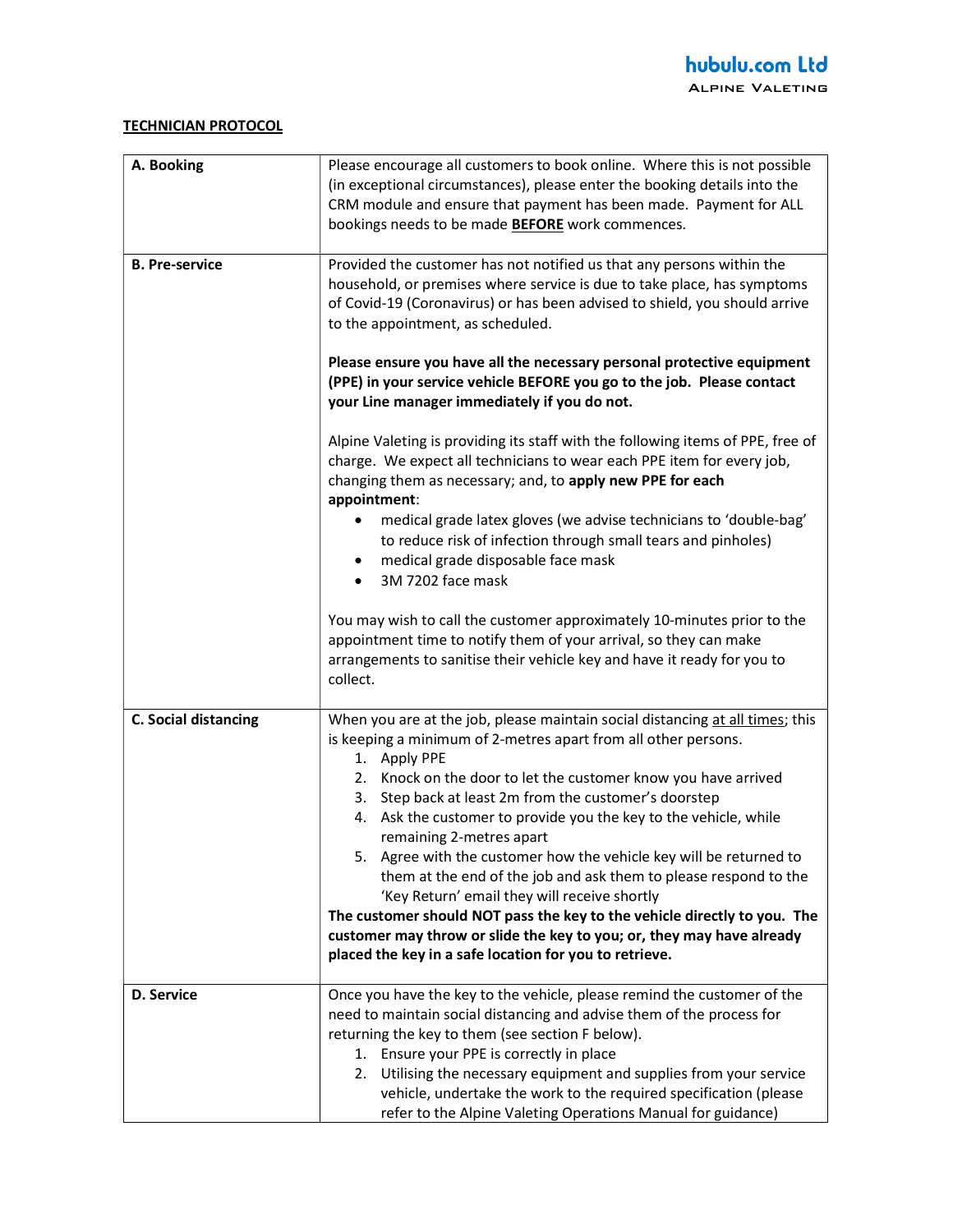|                   | Stay alert and avoid cross-contamination between the cab and the<br>3.<br>rear of the service vehicle. Please minimise the number of times<br>you enter the cab to the service vehicle while in the field and wash<br>your hands or use sanitiser each time you do go between the cab<br>and the rear of the vehicle<br>4. Please DO NOT use the mobile device while undertaking a service.<br>All mobile devices should be left in the cab of the service vehicle<br>while work is being done; nothing is so urgent that it warrants<br>risking your life and those of our customers<br>5. Please DO NOT accept offers of refreshments, etc. from the<br>customer. While this gesture is appreciated, we are asking all staff<br>to politely decline such offers. All staff are asked to please provide<br>and carry their own refreshments in their service vehicles. |
|-------------------|-------------------------------------------------------------------------------------------------------------------------------------------------------------------------------------------------------------------------------------------------------------------------------------------------------------------------------------------------------------------------------------------------------------------------------------------------------------------------------------------------------------------------------------------------------------------------------------------------------------------------------------------------------------------------------------------------------------------------------------------------------------------------------------------------------------------------------------------------------------------------|
|                   | <b>STAY SAFE AT WORK</b><br>Do not touch your face while you are wearing PPE gloves and<br>undertaking work<br>Do not remove your PPE, especially your face mask, while at<br>work<br>If you feel that at any time your PPE has been compromised,<br>please dispose of it in the receptacle provided in the Alpine<br>Valeting service vehicle, and reapply a new set of PPE<br>Please dispose of the PPE after each and every job in the self-<br>٠<br>contained bin in the back of the service vehicle<br>Do not answer the telephone while working<br>٠<br>Do not open the cab to the vehicle during a job<br>٠<br>Only re-enter the cab to the service vehicle once you have<br>disposed of the used PPE equipment and decontamination is<br>complete                                                                                                               |
|                   | If at any time you do not feel safe, feel that your PPE has been<br>compromised or in anyway feel uncomfortable in undertaking or<br>continuing with the work, please contact your Line Manager immediately<br>for advice. If you feel that you are in immediate danger, please leave the<br>site and complete an incident report form.                                                                                                                                                                                                                                                                                                                                                                                                                                                                                                                                 |
| E. Taking a break | Depending on the level (and thus duration) of service booked by the<br>customer, you may need to take a comfort break. Please DO NOT enter<br>the customer's home unless there are extenuating circumstances and they<br>are happy for you to do so. If you have to enter the customer's home,<br>please maintain social distancing at all times.                                                                                                                                                                                                                                                                                                                                                                                                                                                                                                                       |
|                   | You should take refreshments inside the cab of the service vehicle, or at<br>another suitable location that enables social distancing to be maintained.<br>Please be sure to remove and dispose of PPE, wash and sanitise your hands<br>before you take refreshments. Fresh PPE should be applied following each<br>and every break taken.                                                                                                                                                                                                                                                                                                                                                                                                                                                                                                                              |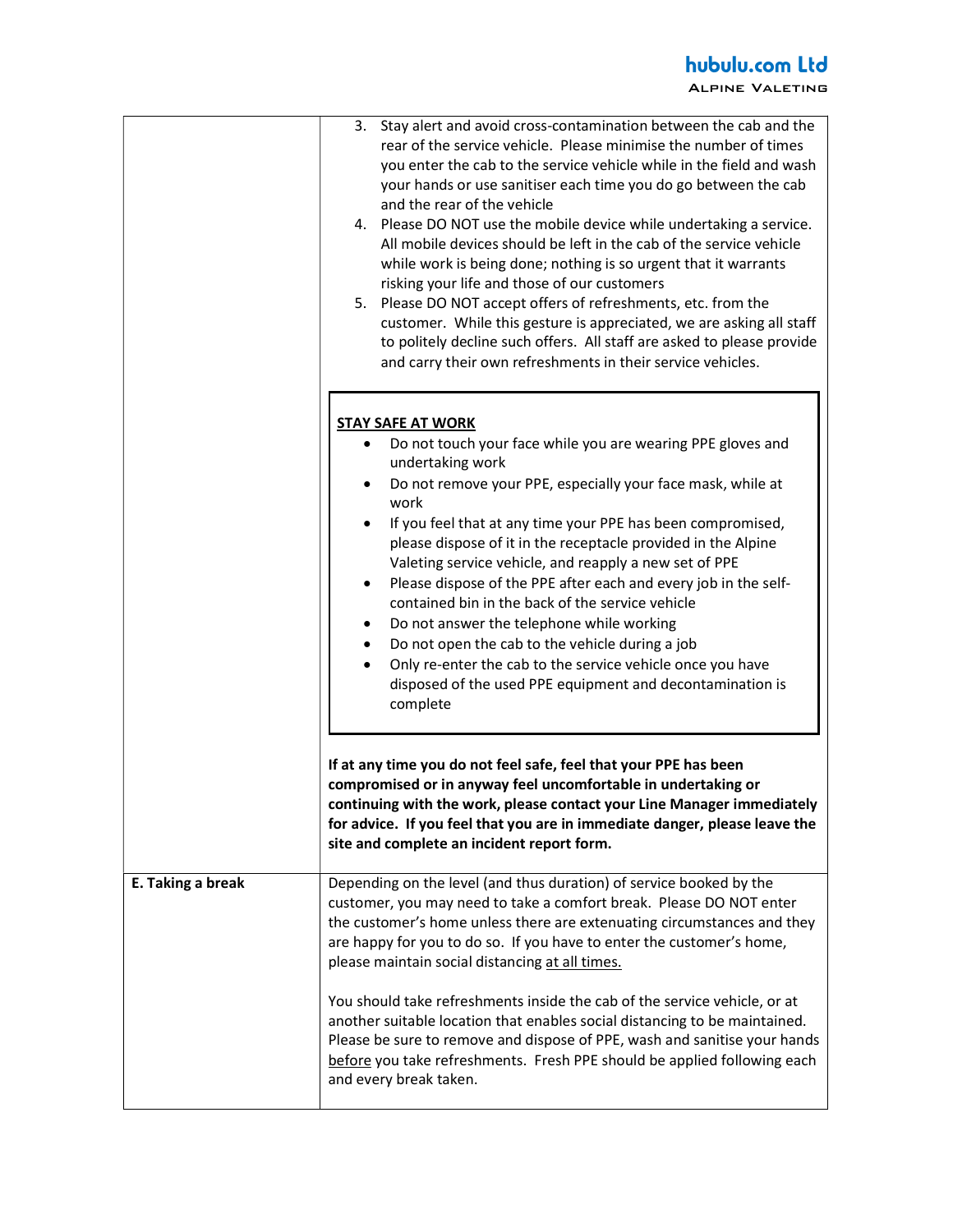| F. Post-service   | Once you are satisfied that the job is complete to the required<br>1.<br>specification, please sanitise and stow away all equipment and<br>resources<br>2. Spray the customer's vehicle key with sanitiser, place it in one of<br>the pouches provided; and set it aside in a safe and secure location<br>3. Once the work area is tidy with all equipment returned to the rear<br>of the service van, remove your PPE equipment and dispose of it in<br>the receptacle provided<br>4. Close up the rear of the service vehicle and sanitise your hands by<br>washing them for at least 20-seconds, or use anti-bacterial gel or<br>spray<br>5. Post the customer's vehicle key through the customer's letterbox<br>(or leave in the location previously agreed with the customer, as<br>per item C5)<br>6. If you see the customer again before leaving the job, maintain<br>social distancing and remind them to please respond to the 'Key<br>Return' email they should have received. If they have not received<br>the email, please contact your Line Manager immediately<br>Once all PPE from the job is safely disposed and the customer's vehicle key<br>has been returned, you may enter the cab of the service vehicle to attend<br>your next appointment or return to the office.<br>If you are going on to another appointment, please return to section A of<br>this protocol and follow it through again. If you are returning to the office,<br>please refer to section G.        |
|-------------------|--------------------------------------------------------------------------------------------------------------------------------------------------------------------------------------------------------------------------------------------------------------------------------------------------------------------------------------------------------------------------------------------------------------------------------------------------------------------------------------------------------------------------------------------------------------------------------------------------------------------------------------------------------------------------------------------------------------------------------------------------------------------------------------------------------------------------------------------------------------------------------------------------------------------------------------------------------------------------------------------------------------------------------------------------------------------------------------------------------------------------------------------------------------------------------------------------------------------------------------------------------------------------------------------------------------------------------------------------------------------------------------------------------------------------------------------------------------------------------------------------|
|                   |                                                                                                                                                                                                                                                                                                                                                                                                                                                                                                                                                                                                                                                                                                                                                                                                                                                                                                                                                                                                                                                                                                                                                                                                                                                                                                                                                                                                                                                                                                  |
| G. Return to base | Once you have successfully completed all appointments for the day, you<br>will need to return to the office to dispose of the contaminated PPE and/or<br>other resources, and re-stock in readiness for the next working day.<br>1. Apply a pair of gloves and remove all soiled micro-fibre cloths and<br>the PPE disposal bin from the rear of the vehicle<br>2. Tie up the bin liner and dispose of it in the waste bin, along with<br>the gloves you are wearing<br>3. Used micro-fibre cloths should be securely bagged and not<br>touched for 72-hours. Please leave bagged cloths in the<br>designated area outside the office<br>4. Immediately wash your hands for at least 20-seconds<br>Undress and leave all workwear (including shoes) in the<br>5.<br>decontamination unit DO NOT ENTER THE OFFICE OR YOUR OWN<br>HOME WHILE WEARING YOUR WORKWEAR OR USED PPE<br>6. Re-stock the service vehicle with any resources, including PPE, that<br>you require for the next working day<br>7. Use the anti-bacterial spray and sanitisers provided to clean the<br>service vehicle cab<br>8. Wash your hands for at least 20-seconds<br>9. When you get home, maintain social distancing from your family.<br>As difficult as this may be, please DO NOT touch your loved ones<br>and shower/bathe immediately before you do<br>The majority of our technicians work alone; so, we are confident that we<br>are in a strong position to help maintain social distancing. Technicians are |